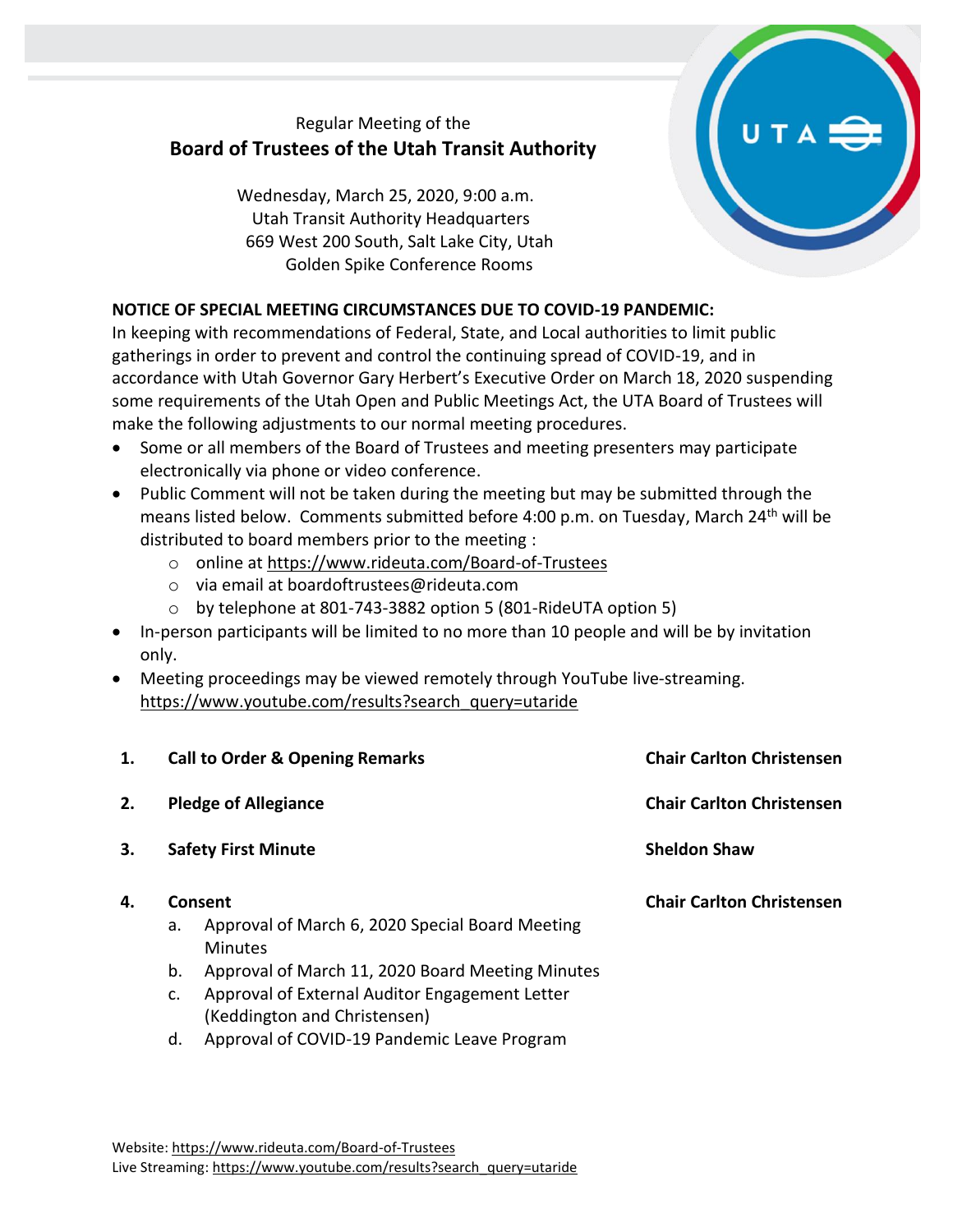| 5. | <b>Agency Report</b><br>a.<br>b.<br>c.             | COVID-19 Update<br>Earthquake Update<br><b>UTA Happenings</b>                                                                                                                                                                                                                                                                                       | <b>Carolyn Gonot</b>                                                                                                                                                            |
|----|----------------------------------------------------|-----------------------------------------------------------------------------------------------------------------------------------------------------------------------------------------------------------------------------------------------------------------------------------------------------------------------------------------------------|---------------------------------------------------------------------------------------------------------------------------------------------------------------------------------|
| 6. | <b>Government Relations and Legislative Update</b> |                                                                                                                                                                                                                                                                                                                                                     | <b>Shule Bishop</b>                                                                                                                                                             |
| 7. | <b>Resolutions</b><br>a.<br>b.                     | R2020-03-02 Resolution Approving the Interlocal<br>Cooperation Agreement for the Maintenance of Park<br>and Ride Lots Near Big and Little Cottonwood Canyons<br>R2020-03-03 Resolution Approving Title VI Service<br>Equity Analysis of April 2020 Change Day                                                                                       | <b>Eddy Cumins</b><br>Andrew Gray                                                                                                                                               |
| 8. | a.<br>b.                                           | <b>Contracts, Disbursements and Grants</b><br>Contract: Provo/Orem BRT Property Acquisition - Parcel Paul Drake<br>155:A, 155:E, 155Ref:A, 155Ref:E<br>(University Crossing Shopping Center, LLC)<br>Contract: Property Mediation Settlement - FrontRunner Paul Drake<br>North Between 600-800 North, Salt Lake City<br>(Salt Lake City Metro, LLC) |                                                                                                                                                                                 |
|    | c.                                                 | Disbursement: Light Rail Parts Inventory<br>(Siemens Mobility Inc.)                                                                                                                                                                                                                                                                                 | <b>Bob Biles</b>                                                                                                                                                                |
|    | d.<br>i.<br>ii.<br>iii.<br>e.                      | Pre-Procurement<br>Light Rail Vehicle Door Parts<br>Meadowbrook Maintenance Bays and Canopies<br>Design Work<br><b>Transit Planning Software</b><br>Grant Application: Department of Health and Human<br>Services Grant Application for Administration on<br>Community Living Challenge - Partnering with<br>Community Options, Inc.                | <b>Todd Mills</b><br>Mary DeLoretto                                                                                                                                             |
| 9. | <b>Discussion Items</b>                            |                                                                                                                                                                                                                                                                                                                                                     |                                                                                                                                                                                 |
|    | a.<br>b.<br>c.                                     | UTA Frontlines Headquarters Administration Building<br>Summary of Fare Changes and Planned Public Outreach<br>2019 Chief Performance Targets Report and 2020 Goals                                                                                                                                                                                  | Mary DeLoretto,<br>Hal Johnson, Paul Drake<br>Monica Morton,<br>Andrea Packer<br>Carolyn Gonot, Bob Biles,<br>Eddy Cumins,<br>Mary DeLoretto, Nichol<br>Bourdeaux, Kim Ulibarri |
|    |                                                    |                                                                                                                                                                                                                                                                                                                                                     |                                                                                                                                                                                 |